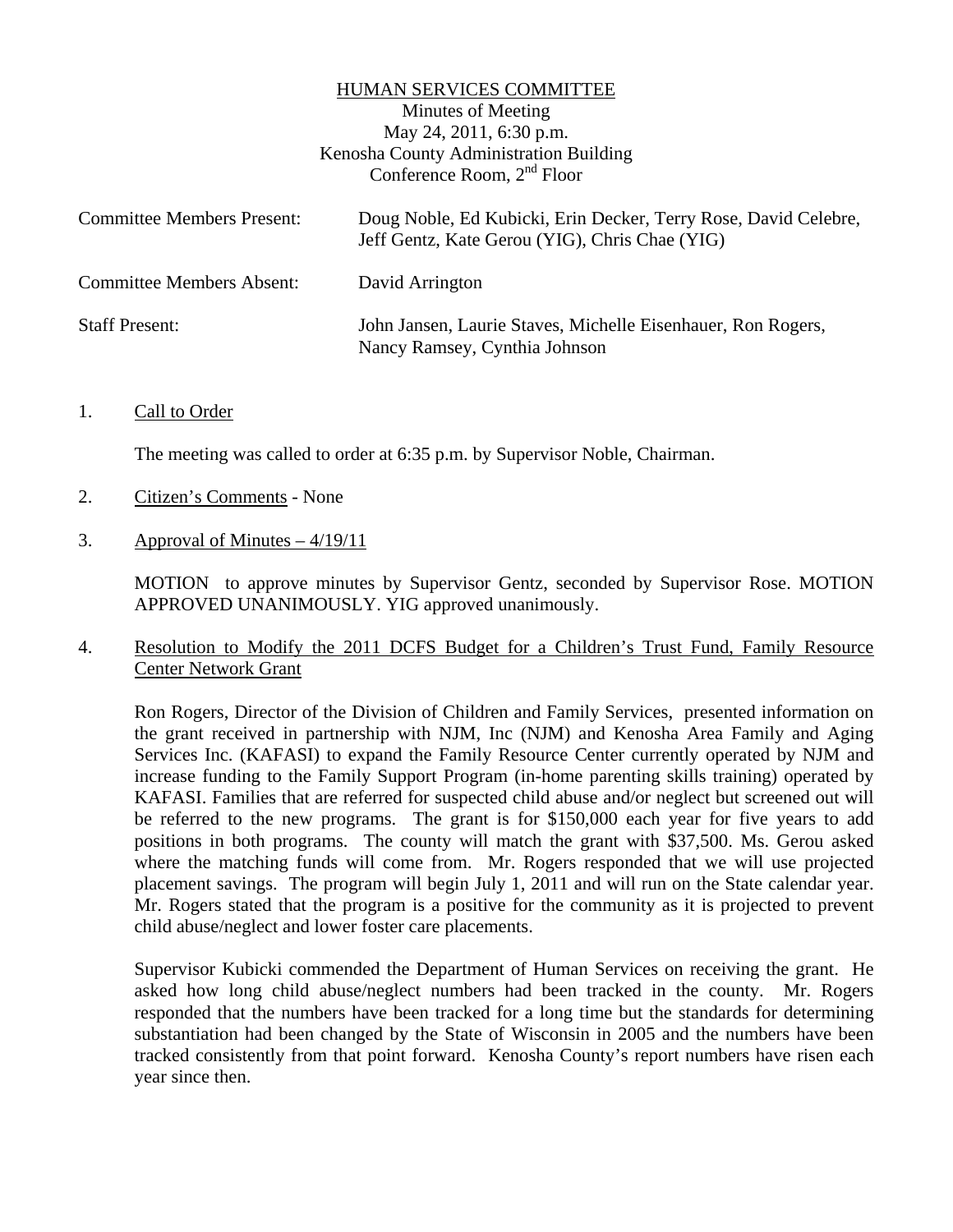Supervisor Rose asked about NJM, since this a company he was unfamiliar with. He wanted to know what NJM stood for. No one knew but Mr. Rogers stated the company was run by Nancy Morey and Jennifer Madore.

 Supervisor Gentz affirmed his belief in leveraging grants of this amount with local match dollars. He stated investment in prevention saves dollars down the road in placements. He asked the duration of the grants. Mr. Rogers stated the grant was for \$150,000 each year for five years if the program reached its goals.

 Ms. Gerou asked where the matching funds would come from if placement savings were not achieved. Ms. Staves responded that the match will be budgeted for in each budget cycle in the future.

MOTION by Supervisor Gentz, seconded by Supervisor Kubicki to approve the resolution.

 Chairman Noble asked what the Children's Trust Fund (CTF) was and how it was funded. Mr. Rogers responded that it is a private entity connected to the State but also receives Federal funding and also a portion of each duplicate birth certificate fee. The goal of CTF is to support programs that strengthen families and prevent child abuse/neglect.

 Ms. Gerou asked how this committee will know if this program is working and whether the matching funds should be provided or if the program should be stopped. Mr. Rogers responded that the grant required that goals and objectives were provided for each proposal and refunding was dependent on achieving those goals. The Department will bring a report on progress to date to the committee in the spring of 2012 while YIG members are still on the committee.

MOTION APPROVED UNANIMOUSLY. YIG approved unanimously.

### 5. Report on Medicine Collection Day

Cynthia Johnson, Director of the Division of Health, presented a report on the Kenosha County Medicine Collection Day April 16, 2011. In the future, the County is working on a plan to have collection receptacles in strategic areas of the county where medications can be dropped off in lieu of the collection events. The collection events are costly and are dependent on volunteers and their availability. Sites being considered include the Public Safety Building, the Salem Village Hall and a site in Twin Lakes. The requirements include the receptacle must be in proximity to law enforcement entities and that only law enforcement can take the receptacles to the destruction site in Milwaukee. If that site is not available, the items must be taken to a destruction site in Indianapolis.

Supervisor Decker asked if theft/vandalism would be an issue for these receptacles. Ms. Johnson stated it had not been reported by other sites using this method.

Supervisor Kubicki asked what the receptacles look like. Ms. Johnson responded they function like a mail box.

Ms. Gerou asked what the time line was for the placement of the receptacles. Ms. Johnson stated the goal for purchase of the receptacles was before the grant ends on June 30. The protocol for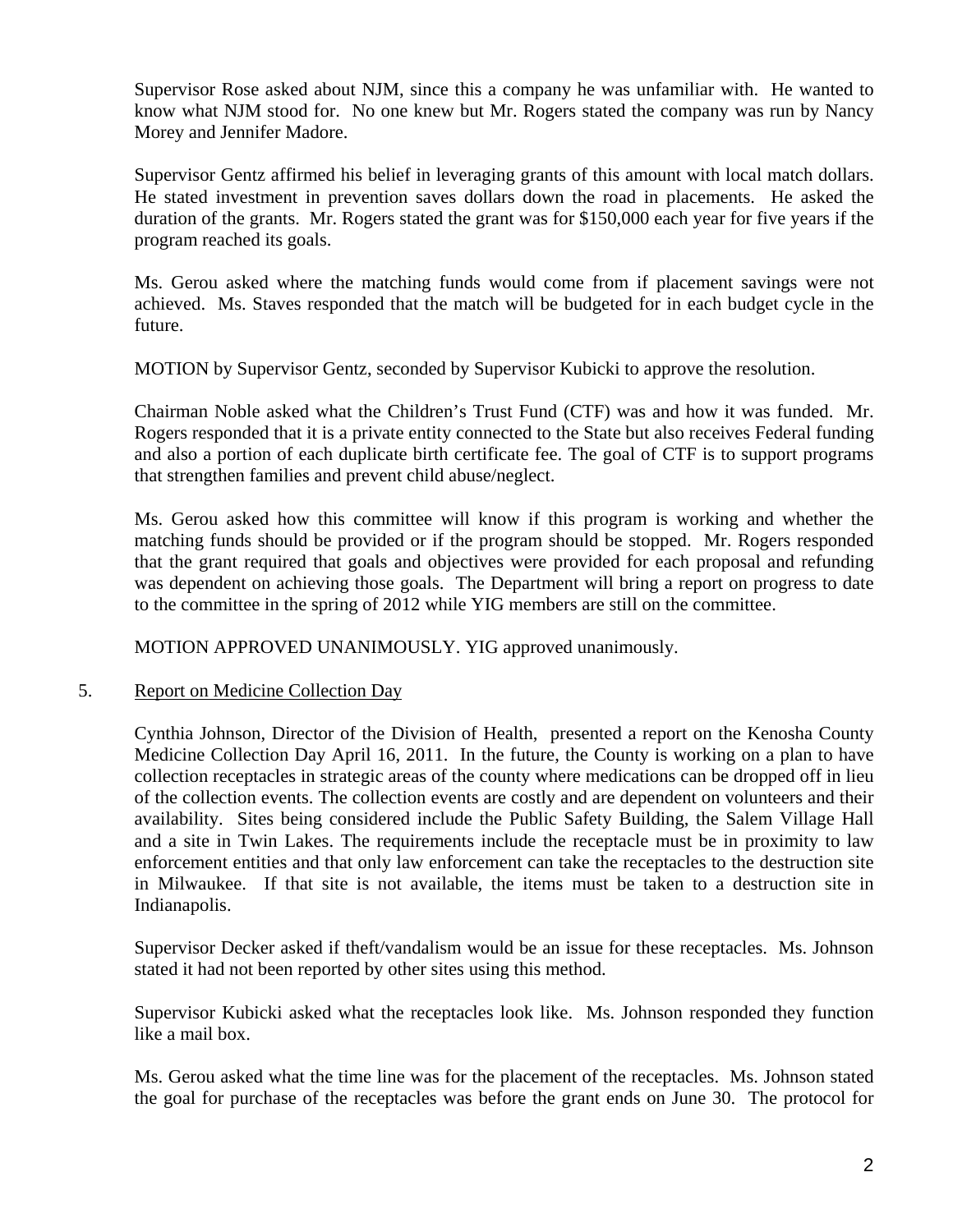placement and agreements that must be reached with law enforcement will take longer and the Division hopes to have the receptacles deployed by the end of 2011.

Ms. Gerou stated she had worked with the Racine County collection event and that it was held the same weekend. She suggested that joint advertising occur in the future to save on costs. Ms. Johnson stated that the goal was to use the receptacle method instead of the collection events.

Chairman Noble asked if any other collection events would be scheduled. Ms. Johnson stated that possibly one more event would be held, primarily to advertise to users that, in the future, the receptacle sites would need to be used.

Supervisor Rose asked what the actual cost of the events was. The burning of the disposed items ran approximately \$3,000 - \$5,000. Cost is based on pounds of products burned. All other costs are staff related and advertising.

Ms. Gerou shared two other suggestions: the runners who approach the cars in the drive up should ask if the users are repeat users and the site should be moved around to different locations to better serve the community.

MOTION to accept the report by Supervisor Gentz, seconded by Supervisor Celebre. MOTION APPROVED UNANIMOUSLY. YIG approved unanimously.

# 6. 2011 Quarterly DHS Update –

Laurie Staves, Finance Director for the Department of Human Services, shared a quarterly report that had been requested by the Finance Committee and will be shared with the Human Services Committee also. She highlighted that there is currently +\$ 257,000 in the Division of Aging and Disability Services (DADS) (Inpatient/Outpatient Savings \$800,000 minus Residential Placement excess \$425,000 and Pharmacy excess \$118,000).

Supervisor Rose asked what numbers were budgeted for these categories and actual numbers currently placed. Ms. Staves stated she will compile that report and send it to committee members. Ms. Gerou asked if the current report should be tabled until they receive the revised reports and then discussed after they have a chance to review. Chairman Noble stated the committee would continue with the report and would review the requested information at the next meeting.

Supervisor Gentz asked that the YIG members get a copy of the report as submitted by Ms. Staves. She stated she would make sure they received a copy. Supervisor Gentz stated in the future he would like this type of report in advance of the meeting so he has a chance to review the numbers before the meeting.

The committee reviewed page two of the report on Brookside Operations. Chairman Noble asked how the +215 was arrived at. Ms. Staves explained this is the result of revenue minus expenses.

The committee reviewed the last page of the report on Brookside census data. Chairman Noble asked for a clarification between Medicare and Medicaid. Ms. Staves described the differences and noted the reimbursement rates are quite different: \$180 daily for Medicaid, \$570 daily for